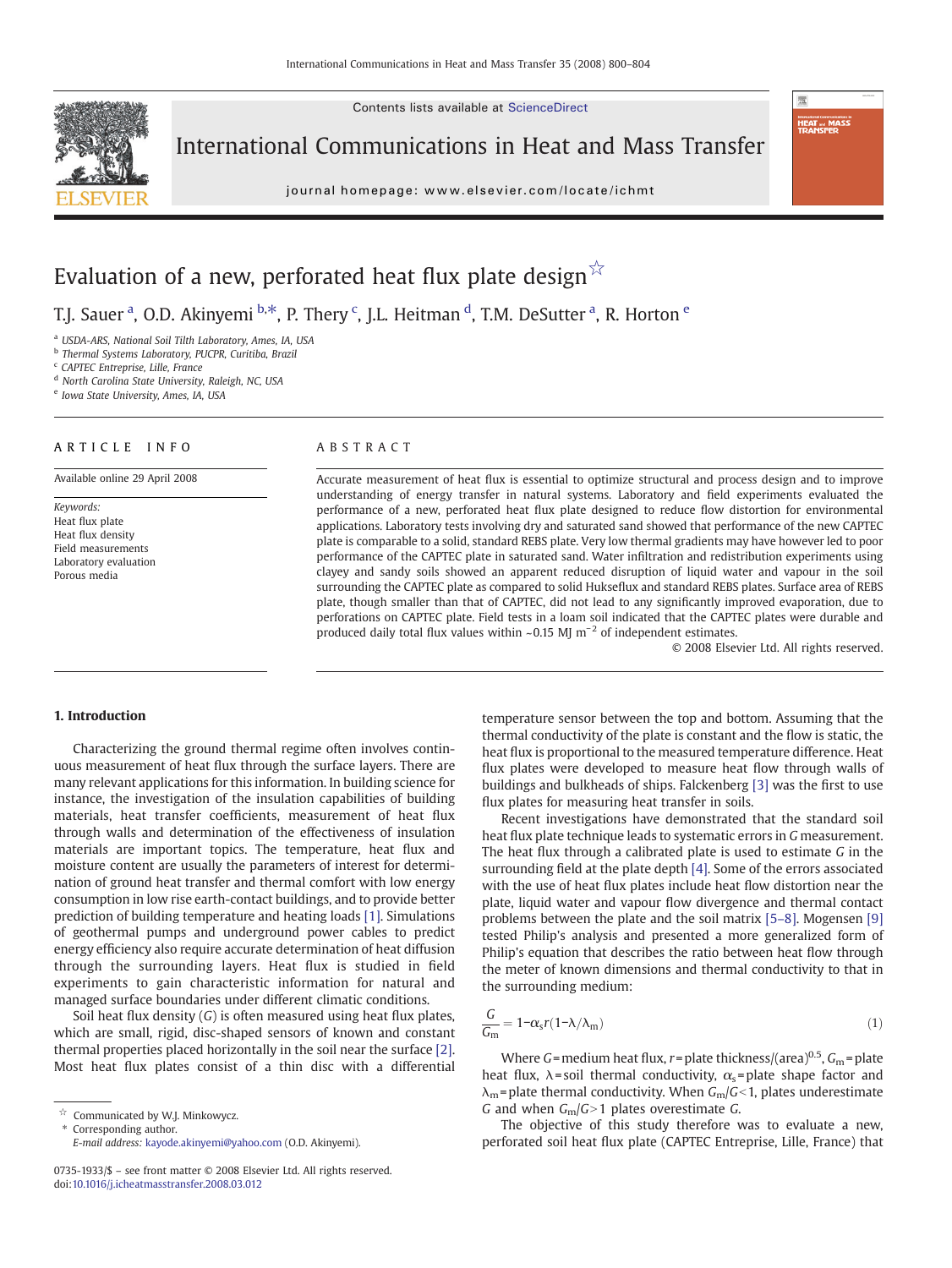<span id="page-1-0"></span>

| <b>Nomenclature</b> |                                     |  |  |  |
|---------------------|-------------------------------------|--|--|--|
| G                   | heat flux through media             |  |  |  |
| $G_{\rm m}$         | heat flux through plate             |  |  |  |
| R                   | plate thickness/area <sup>0.5</sup> |  |  |  |
| T                   | temperature                         |  |  |  |
| Ζ                   | depth                               |  |  |  |
| Greek symbols       | plate shape factor                  |  |  |  |
| $\alpha_{\rm s}$    | thermal conductivity of media       |  |  |  |
| λ                   | thermal conductivity of plate       |  |  |  |

was designed to reduce heat flow distortion and disturbance of liquid water and water vapor flow in the adjacent soil. Comparisons are made with two widely-used, commercially-available plates (HFT3.1, Radiation and Energy Balance Systems, Seattle, WA, USA and HFP01SC, Hukseflux Thermal Sensors, Delft, The Netherlands).

#### 2. Materials and methods

The new CAPTEC flux plate is very thin (0.3 mm-thick) with a large face area (103 $\times$ 105 mm  $L \times W$ ) and 100 5 mm-square openings representing 23.1% of the plate face area (Fig. 1). The standard REBS plate (HFT-3.1) is round (38.6 mm-diameter), 3.9 mm-thick, and has a thermal conductivity of 1.22 W m<sup>-1</sup> K<sup>-1</sup>. The Hukseflux plate is larger and thicker (80 mm-diameter and 5 mm-thick), and has a lower thermal conductivity of 0.8 W m<sup>-1</sup> K<sup>-1</sup> than the REBS plate. A comparison of the predicted performance using Eq. (1) of these two plates in soil of varying thermal conductivity is shown in Fig. 2. Herin and Thery [\[10\]](#page-4-0) introduced the basic design of the CAPTEC sensor and Robin et al. [\[11\]](#page-4-0) evaluated a non-perforated version of this type.

Laboratory experiment 1 was aimed at comparing the new CAPTEC and the standard REBS plates. Measurements were completed with 3 CAPTEC and 2 REBS plates embedded in dry and saturated sand inside an insulated cavity under steady-state, one-dimensional heat flux densities of 21, 43, 85, and 172 W  $\text{m}^{-2}$ . Each flux density was maintained for 2–4 days with sensor signals logged every 1 min. Comparisons were made using 24 24 h of hourly-average data for each plate type.

Laboratory experiment 2 was performed on the Hukseflux, REBS and CAPTEC plates in an enclosed chamber to ensure minimal impacts of atmospheric variables. Two dissimilar porous media (coarse sand and fine-textured clay) were subjected to the same dry and wet



Fig. 1. CAPTEC heat flux plate.



Fig. 2. Comparison of the predicted REBS and Hukseflux plate performance using Eq. (1).

conditions under a focus-type 60 W heat lamp suspended 40 cm above the soil to produce heat flux. The air-dry and saturated thermal conductivity values ( $Wm^{-1} K^{-1}$ ) for sand and clay were 0.18±0.03,  $2.12 \pm 0.16$  and  $0.12 \pm 0.01$ ,  $0.97 \pm 0.06$ . The samples were carefully packed in an acrylic box (30 cm square and 20 cm deep) at natural bulk density. For the first test, the CAPTEC plate was placed on top of a 15 cm thick layer of sun-dried sand, and then covered with 5 cm more of the same soil. The system was left for some days after which it was assumed to have come to equilibrium, and then carefully placed under the heat lamp. About 542 g of water, assumed to be equivalent to  $\sim$  1/4 of the pore space above the plate was then sprinkled on the box to simulate a rain event with the heat lamp on. The thermal conductivity of the soil above, below and laterally around the plates was monitored after wetting to assess the soil water content distribution near the plates. Thermal conductivity was measured using a single-needle probe digital thermal analyzer (KD2, Decagon Devices Inc., Pullman, WA, USA) inserted horizontally into the soil approximately 1 cm from the plates. The weight of the chamber was monitored throughout the experiments to estimate evaporation and to determine when the soil near the plates was dry. The experiment was repeated with Hukseflux and REBS heat flux plates to compare the flow divergence around the plates before and after water redistribution with a view to capture the water diverging around the plate before and after it has had a chance to redistribute under the plate and to make observations after infiltration. The same procedure was repeated again for the clayey soil, using the three plates in turn.



Fig. 3. CAPTEC and REBS soil heat flux plate results under steady-state, 1-D heat flow in dry and saturated sand. Error bars represent one standard deviation from the mean value.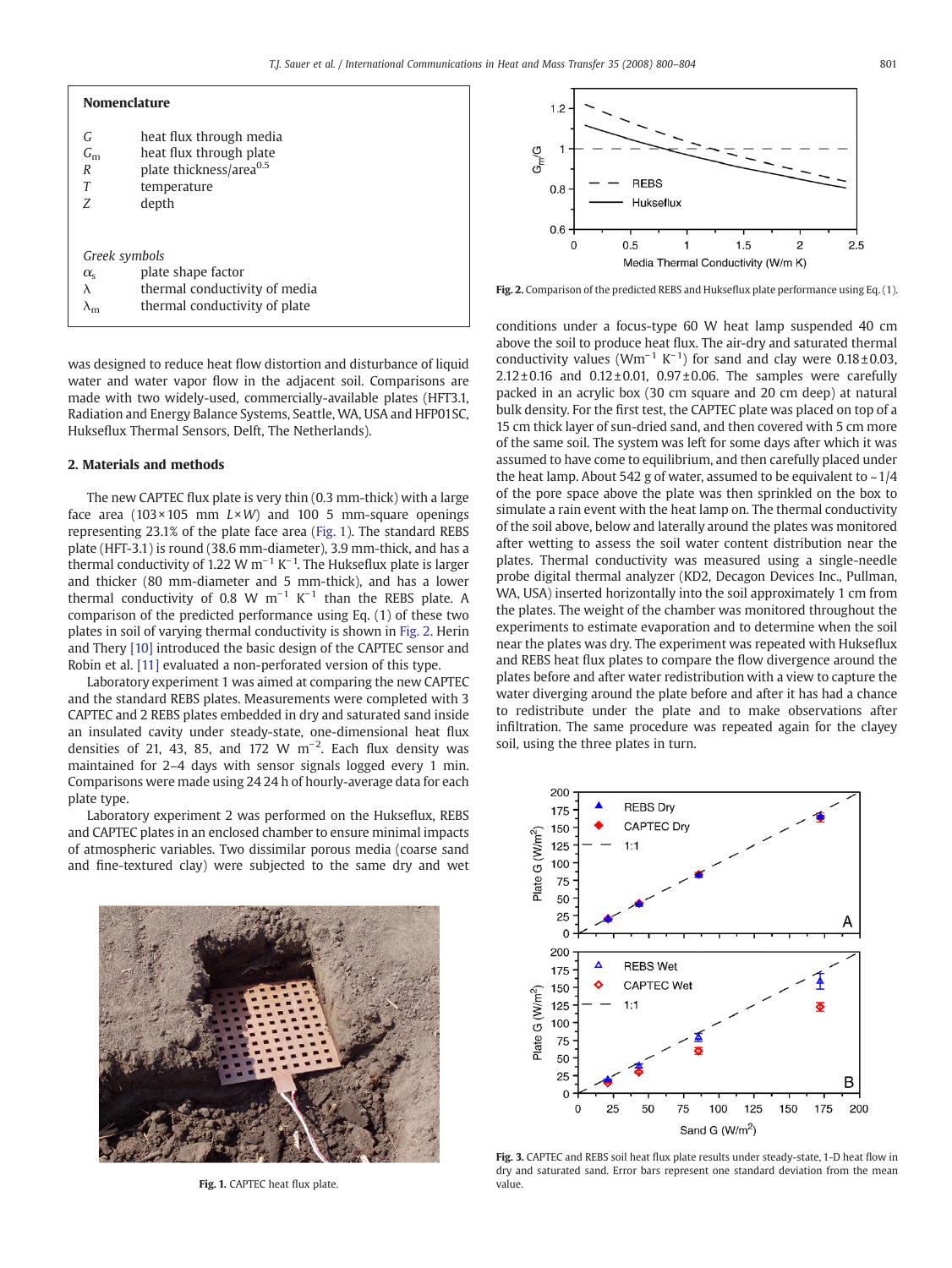## <span id="page-2-0"></span>Table 1

Evolution of evaporation using CAPTEC, Hukseflux and REBS plates in sands and clay

| Media-plate    | Evaporation<br>after 12 h<br>(g) | Evaporation<br>after 24 h<br>(g) | Evaporation<br>after 50 h<br>(g) | Time to equivalent<br>evaporation<br>(h) |
|----------------|----------------------------------|----------------------------------|----------------------------------|------------------------------------------|
| Sand-CAPTEC    | 127                              | 302                              | 373                              | 50                                       |
| Sand-Hukseflux | 102                              | 272                              | 345                              | 70                                       |
| Sand-Rebs      | 128                              | 324                              | 380                              | 48                                       |
| Clay-CAPTEC    | 117                              | 239                              | 312                              | 88                                       |
| Clay-Hukseflux | 97                               | 215                              | 300                              | 92                                       |
| Clay-REBS      | 108                              | 241                              | 321                              | 80                                       |

and a net pyrradiometer (CN1, Carter-Scott Design, Box Hill, Victoria, Australia), respectively. Three-needle heat-pulse probes [\[14\]](#page-4-0) were used to measure the soil thermal conductivity and temperature gradient necessary to calculate G using Fourier's Law:

$$
G = -\lambda(\partial T/\partial z) \tag{2}
$$

where  $\partial T/\partial z$  is the measured temperature gradient.

#### 3. Results and discussion

#### 3.1. Laboratory experiment 1

Field measurements were made with CAPTEC and REBS plates over 10 weeks in 2005 in a loam soil near Ames, Iowa USA. The gradient method [\[12,13\]](#page-4-0) was used to obtain an independent measurement of G at the flux plate depth (60 mm) during the field experiment. Precipitation and net radiation were measured at the field site with a tipping bucket rain gauge (TE525, Texas Electronics, Inc., Dallas, TX)

In the dry sand, G values from the CAPTEC plates were significantly greater ( $P > 0.05$ , one-way Fisher's Protected Least Significant Difference test) than from the REBS plates at 3 of the 4 flux densities [\(Fig. 3](#page-1-0)). G values for both plates were less than the known flux density although by an average of only 3 to 5%. In the wet sand, G values from the CAPTEC plates were significantly lower than the REBS plate and



Fig. 4. Thermal conductivity of sands and clay in CAPTEC, Hukseflux and REBS plates after wetting until final termination of infiltration/evaporation experiments.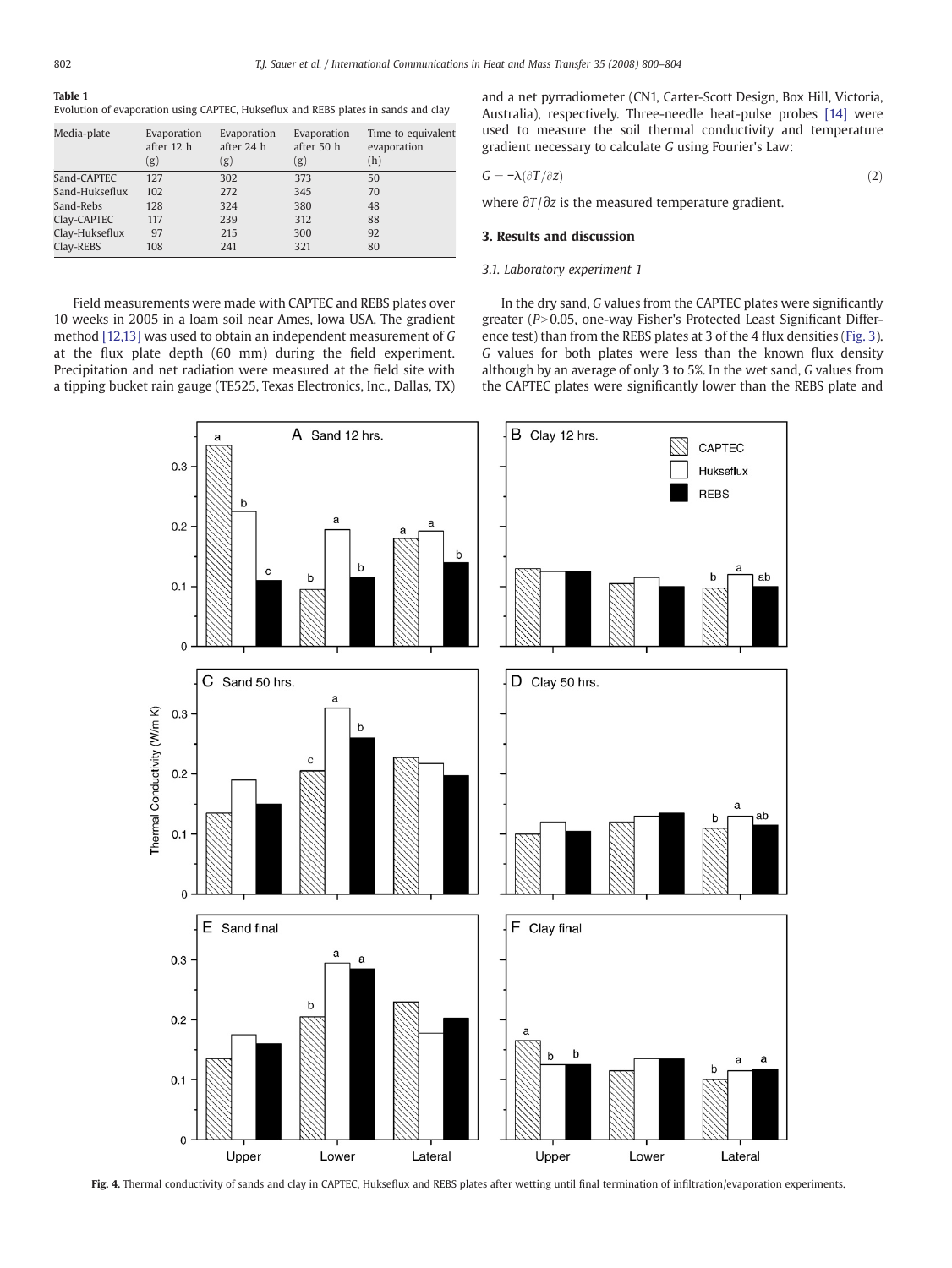

Fig. 5. Cumulative values of daily total G from CAPTEC and REBS soil heat flux plates and gradient method in Clarion loam soil including net radiation and precipitation.

both plates were significantly lower than the known G (30 and 9% for the CAPTEC and REBS, respectively). It is not certain why the CAPTEC plates produced such low G values in the saturated sand. One possible explanation is that the G underestimate is due to the very small temperature gradients (0.15–0.6  $°C$  cm<sup>-1</sup>) and high thermal conductivity (2.2 W m<sup>-1</sup> K<sup>-1</sup>) in the saturated sand compared to the dry sand (0.65–4.7 °C cm<sup>-1</sup> and 0.35 W m<sup>-1</sup> K<sup>-1</sup>). Also, since the CAPTEC plate sensitivity only depends on the thermal conductivity of the surrounding material, its response depends on the gradient of thermal conductivity between its external sides and the surrounding material. Any unbalance in the gradient of thermal conductivity on both sensor sides will lead to a change in the device sensitivity.

#### 3.2. Laboratory experiment 2

[Table 1](#page-2-0) shows the evolution of evaporation after wetting, for the CAPTEC, Hukseflux and REBS plates in sand and clay. After 24 h, there was 10% less evaporation with the Hukseflux plate than for the CAPTEC plate for both sand and clay. This suggests that the thinness of CAPTEC plate and its perforations allow greater movement of liquid water and water vapour. The same trend was observed after 50 h with greater evaporation with the CAPTEC plate as compared with Hukseflux though the relative difference was reduced. The evaporation in the samples (estimated by weight) as monitored on a scale revealed that equivalent evaporation of 373 g was reached at 50, 70, 48, 88, 92 and 80 h for the CAPTEC-sand, Hukseflux-sand, REBS-sand, CAPTEC-clay, Hukseflux-clay and REBS-clay experiments, respectively. This shows that the same moisture content was achieved with the Hukseflux plate compared to the CAPTEC with a 20 h lag in sand and a 4 h lag in clay, thus suggesting that the solid Hukseflux plate limits water vapor flow. A very slight difference was however observed between REBS and CAPTEC plates. Even though the CAPTEC is perforated, the plate area is 83.2  $\text{cm}^2$  compared to 11.7  $\text{cm}^2$  for the REBS. This suggests that the perforations were effective in reducing the disturbance of water flow. The textural characteristic of a clay soil, having fewer large pores than the sand, likely contributed to the relatively slower observed evaporation.

Thermal conductivity monitored after wetting until the final termination of each experiment is shown in [Fig. 4](#page-2-0) for the sand and clay experiments, respectively. The letters show statistically significant differences of thermal conductivity at  $P > 0.05$  using Fisher's Protected Least Significant Difference (FPLSD). For the sand, the most interesting result is for below the plates as the Hukseflux plate consistently has a higher thermal conductivity suggesting that it is preventing water from moving upward to the soil surface. The REBS plate is nearly the same but the CAPTEC shows significantly less disturbance of water flow. These findings are consistent with the evaporation data and suggest that the large, impervious Hukseflux plate was restricting water flow in its vicinity thereby reducing evaporation and resulting in greater water content and higher thermal conductivity. Differences were much less-pronounced for the clay soil and generally low (near air-dry) thermal conductivity. In this instance, the finer pore structure likely resulted in more uniform redistribution of water around both plates. Greater differences may occur at earlier times before redistribution occurs, which were not observed by these measurements made at 50 h or greater after water addition.

#### 3.3. Field experiment

Diurnal variation of precipitation and solar radiation during the field measurements are presented in Fig. 5(A) to illustrate the dependence of G on environmental variables. Among the methods compared in the field, the gradient approach would be expected to provide the least interference to water movement. The two REBS plates produced daily total G values that were consistently lower  $(-0.31 \text{ MJ m}^{-2})$  and greater  $(+0.39 \text{ MJ m}^{-2})$  than the gradient values (Fig. 5B). The differences in plate performance resulted in progressively large departures from the cumulative daily G as determined by the gradient method. By contrast, there was less variation among CAPTEC plates and much closer agreement (-0.001 to -0.16 MJ m<sup>-2</sup>) with the daily total G values from the gradient method. This experiment demonstrated the ability of the CAPTEC plates to perform under field conditions with a favorable comparison to a common soil heat flux plate.

#### 4. Conclusions

Results of laboratory and field experiments to evaluate the performance of the new CAPTEC plate with both REBS and Hukseflux plates are presented. Initial evaluation of the unique CAPTEC plate is very positive. Theory predicts that such a thin, perforated plate should be optimal for soil heat flux measurement. Laboratory tests show that performance of the CAPTEC plate is comparable to the standard REBS plate in dry sand although both slightly underestimated the known